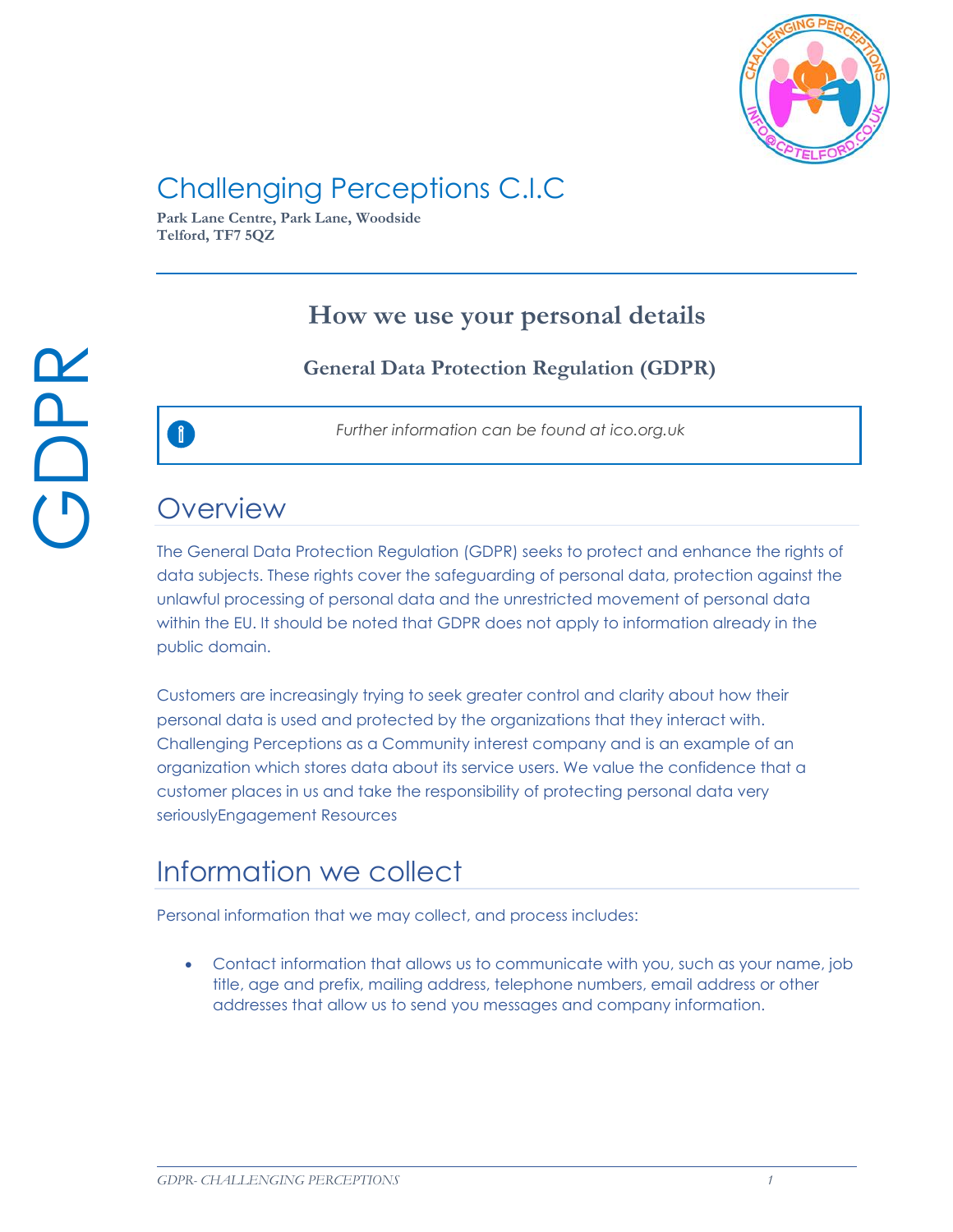- Relationship information that helps us to do business with you, such as product and service preference, contact preferences, languages, marketing preferences and demographic data, support needs.
- Transactional information about how you interact with us, including purchases, enquiries, customer account information, order and contract information, billing and financial data, details for taxes, transaction and correspondence history, and information about how you use and interact with our websites.
- Security and compliance information that helps us to secure our interests, including information for conflict checks, fraud prevention and internal verification, as well as information necessary fir the security of our premises, such as visual recordings.

# Security and our data systems

Security Measure for protecting personal information: We apply appropriate technical physical and organizational measures that are reasonably designed to protect against accidental or unlawful destructions, loss, alteration, unauthorized disclosure or access, and against other unlawful forms of processing personal information. Access to personal information is restricted to authorized recipients on a need-to-know basis. We maintain comprehensive information security that is proportionate to the risks and to protect personal information, considering industry-accepted practices. We will also use enhanced security measures when processing any sensitive personal information.

How we protect personal information we process on behalf of our customers: In some instances, we process personal information on behalf of our customers for a specific service in a data processor capacity. We collect and process this personal information on behalf of our customers only as instructed by our customers and will not use or disclose it for our own purposes. We maintain information security controls to protect a customer's information and will only disclose or transfer the personal information as instructed by the customer.

## **Website**

Cookies, Usage Data and other similar tools.

When a user visits our website, we may collect certain information by automated means, using technologies such as cookies, browser analysis tools and server logs. In many cases, the information we collect using cookies and other tools is used in a non-identifiable way, without any reference to personal information.

Cookies are small text files that a website transfers to your computer or other devices hard drive through your web browser when you visit a website. We may use cookies to make website browsing more efficient and improve the functionality of our website. Cookies can be used for performance management, and for collecting information on how our website is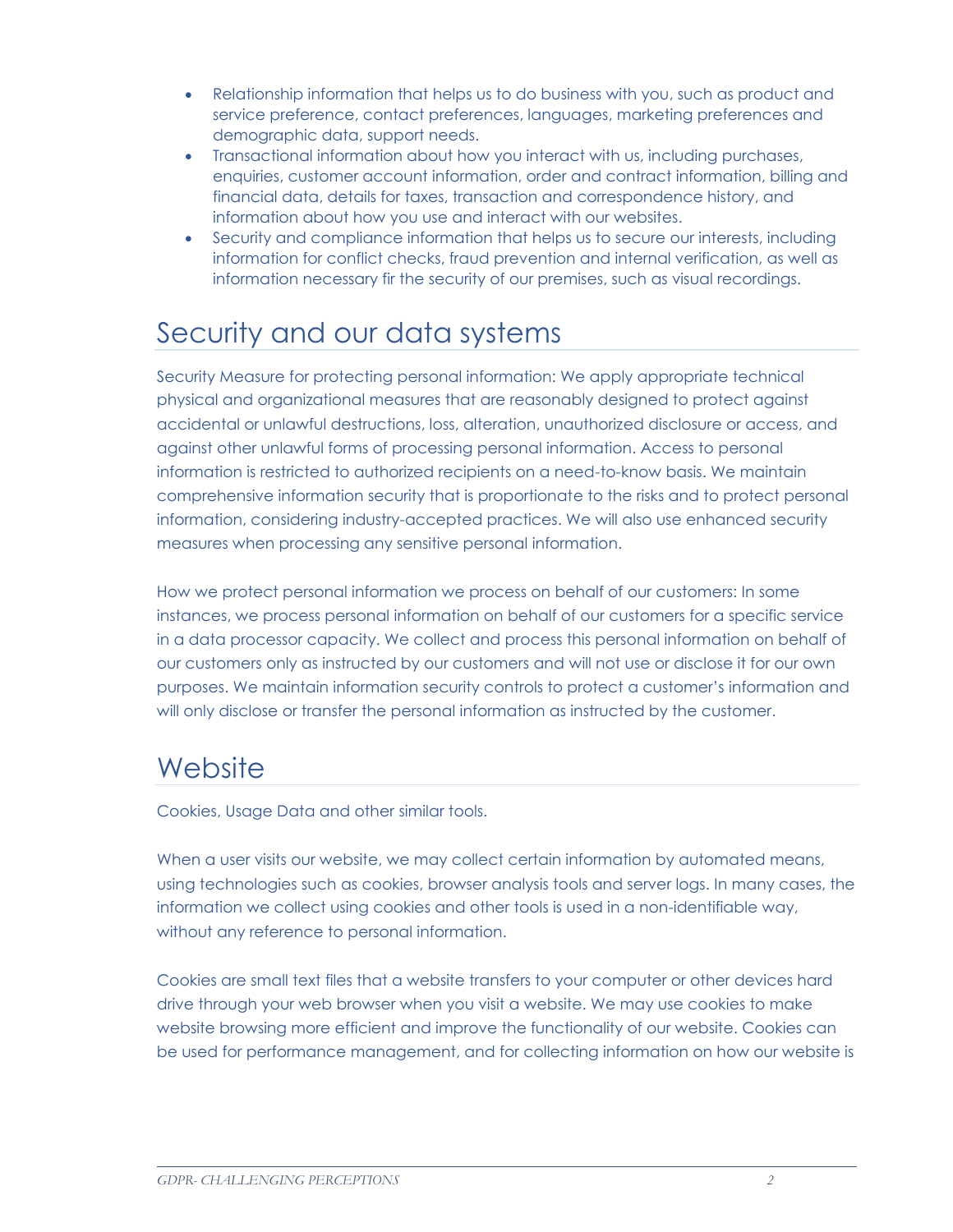being used for analytical purposes. They can also be used for functionality management, enabling us to make the users visit more efficient by, for example, remembering language preferences. There are two types of cookies: session cookies, which are deleted from your device after you leave the website; and persistent cookies, which remain on your device for longer or until you delete them manually.

You can change your browser settings to block or notify you when you receive a cookie, delete cookies or browse our website using your browser anonymous usage setting. Please refer to your browser instructions or help screen to learn more about how to adjust or modify your browser settings. If you do not agree to our use of cookies or similar technologies which store information on your device, you should change your browser settings accordingly. You should understand that some features of our websites may not function properly if you do not accept cookies or these technologies.

*Linked Sites:* We may provide links to third parties' websites ("linked sites") from our website. Linked sites are not necessarily reviewed, controlled or examined by us. Each linked site may have its own terms of use and privacy policy, and users must be familiar and comply with all such terms when using linked sites. We are not responsible for the practices or policies of any linked site, or any additional links contained in them. These links do not imply our endorsement of the linked sites or any company or service and we encourage users to read these linked sites' terms and conditions prior to using them.

## Sharing your information

We only share personal information with other organizations where it is lawful to do so. This would be in accordance with our confidentiality policy. Challenging Perceptions processes data for local and national funders. For example, age, gender, mental health conditions of service users. At no point is the names, addresses or any identifiable data shared.

## Retention

We will retain your personal information if necessary to achieve the purpose for which it was collected, usually for the retention duration is 7 years any period thereafter as legally required or permitted by applicable law.

# Your rights

You may request to access, rectify, or update your inaccurate or out-of-date personal information by contacting our CEO by emailing us at info@cptelford.co.uk. To the extent of